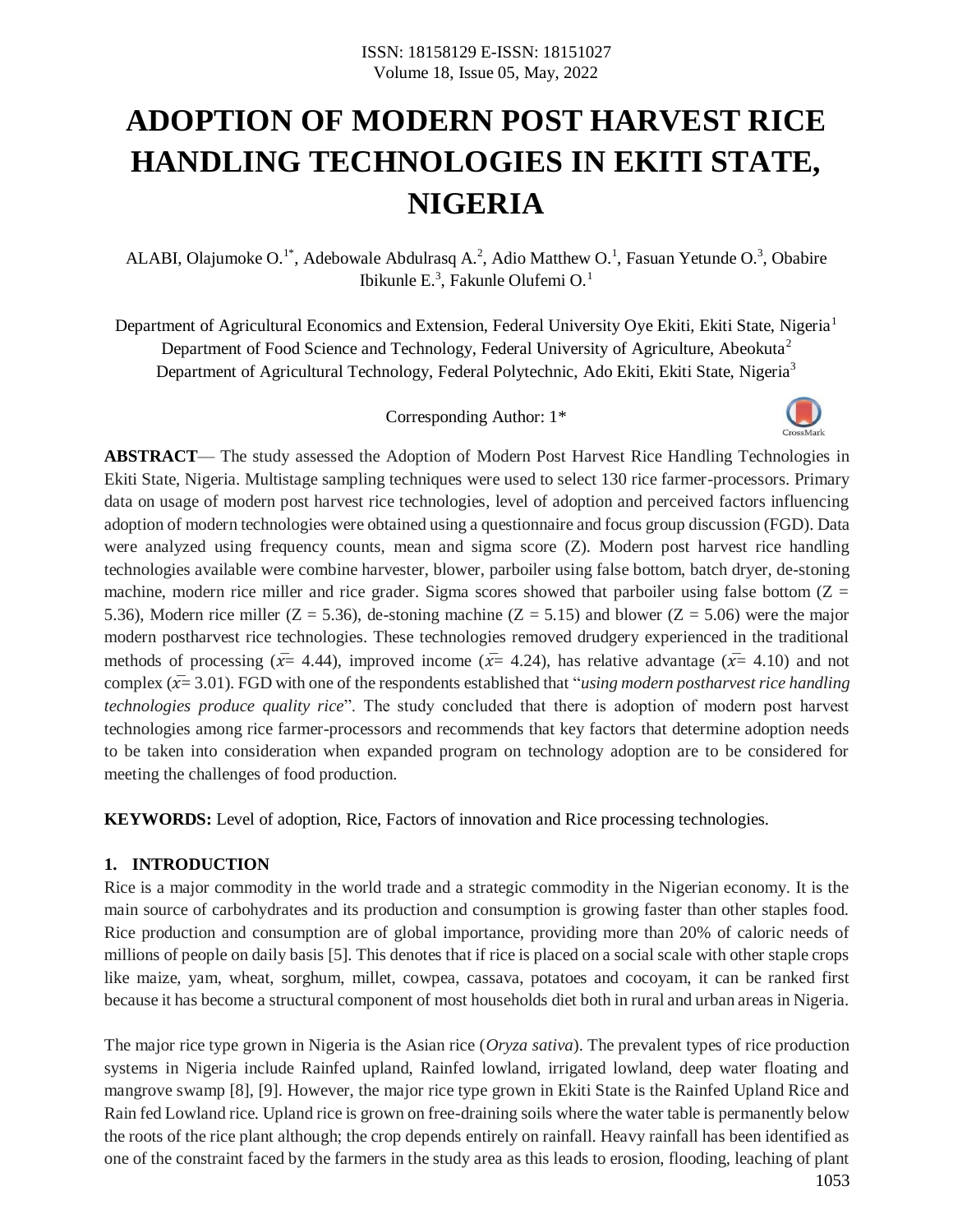nutrients and reduced the yield when the phenomena occurs. Rain fed lowland rice also known as *Akuro* in Ekiti native language are grown in aquatic conditions or medium ground water table, Water covers the soil completely at some stage during the cropping season this explains why it does not require herbicides, weeding, insecticides, or fertilizers.

The estimated consumption of rice in Nigeria in 2016 was 8 million MTS and local production was only 6 million MTS, the deficiency of 2 million MTS is a huge market for rice processors [11]. Although there was a vast increase in rice production in 2017 to meet the deficiency for 2016, but was not sufficient to meet the consumption rate due to increase in current population growth in Nigeria. The demand and supply gap in rice production has been widening, resulting in huge import bill [8], [6]. This deficiency can be overcome with the adoption of modern post harvest rice technologies that are provided are used effectively by rice farmers across each state to increase rice production in Nigeria.

Post harvest rice handling is a hierarchical operation that rice must pass through starting from the period of harvest till consumption. Postharvest rice handling must be efficiently carried out to reduce rice importation, improve its quality and double farmers yield in order to feed the teaming population and enhance food security. All these are very important for national economic growth and development. Swastika (2012) reported that three groups of factors that determine the characteristics of rice quality to be: (1) genetic control (variety), (2) environmental conditions (cultural practices), and (3) post harvest and processing techniques. This study was conducted to assess the adoption of modern post harvest rice handling technologies in Ekiti State, Nigeria. The specific objectives were to:

1. describe the usage of modern post harvest rice handling technologies among respondent in the study area

2. determine the level of adoption of modern post harvest rice handling among the respondents in the study area

3. Ascertain the perceived factors influencing respondents decision to adopt modern post harvest rice handling technologies in the study area

## **2. Methodology**

The study was carried out in Ekiti State in Southwestern Nigeria between the months of April 2019 to February 2019 to capture the cultivation of rain fed upland and lowland rice in Ekiti State. The list of four registered rice mills was collected from Agricultural development project office and Federal ministry of Agriculture and Rural development in Ekiti State. The interview schedule was carried out after modern post harvest rice handling technologies have been introduced to rice farmers to address the quality issues in rice. The various technologies includes combine harvester with ripper, thresher, winnower, parboiling with steaming using false bottom and dryer. The populations of the study consist of rice farmer- processors in Ekiti State. Rice farmerprocessors in Ekiti state are farmer that cultivate and process harvested rice. These are farmer that have a progressive attitudes toward farming and would therefore accept innovations that will increase their income and in turns help to boost rice production in the country.

Two stage sampling procedure was used to select the respondents. At the first stage, purposive sampling technique was use to select four out of the five registered rice mill in Ekiti State, this was due to the availability of modern rice technologies. The second stage involved a simple random sampling approach to select 30 rice farmer-processors out of the total population of rice farmer-processors contacted who uses the rice mills while 40 rice farmer-processors was selected from Dioceses of Ekiti west rice mill in order to give a representative that they deal mainly with farmer-processors.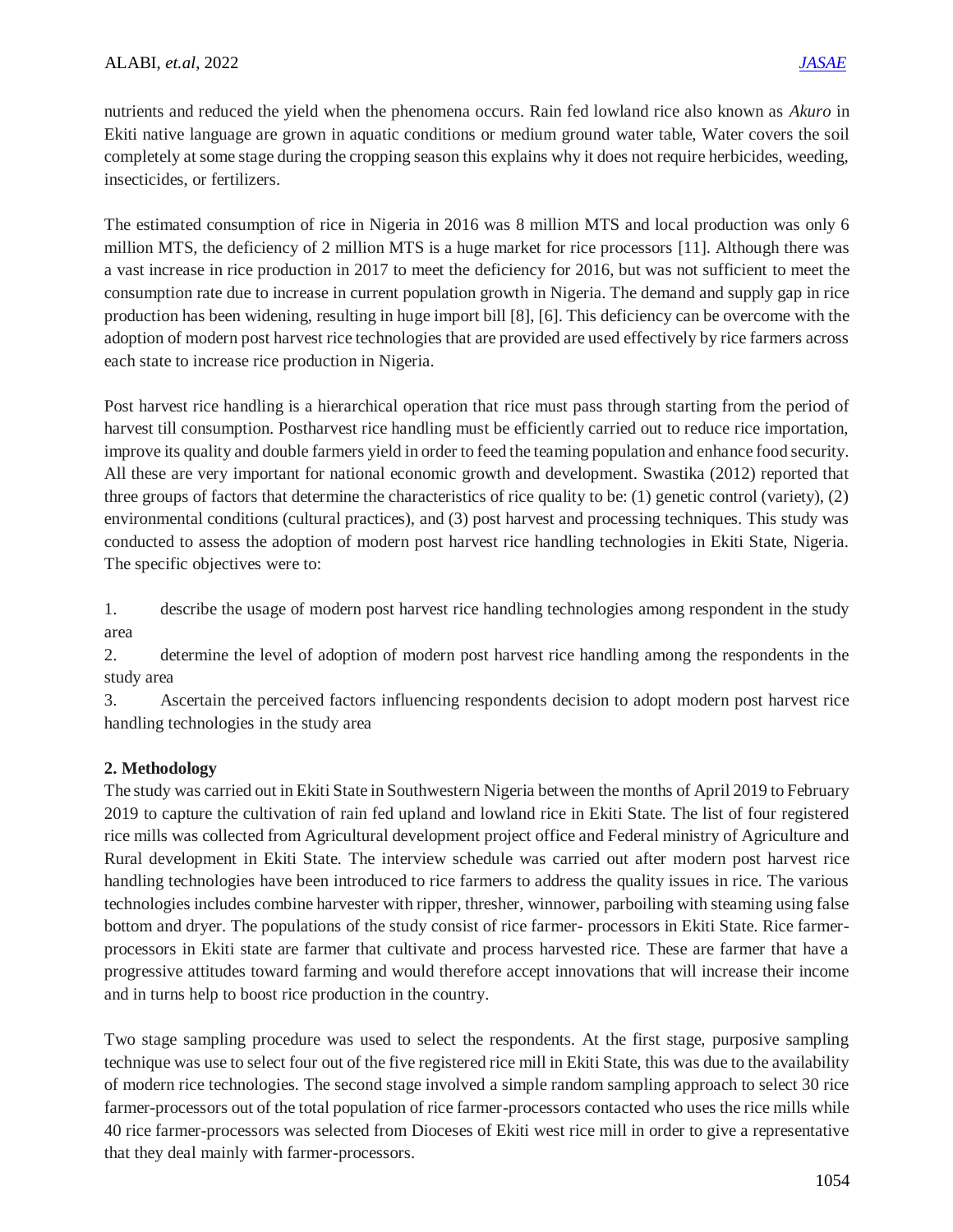## ISSN: 18158129 E-ISSN: 18151027 Volume 18, Issue 05, May, 2022

Level of adoption of modern post harvest rice handling among the respondents in the study area was obtained using sigma scoring method as suggested by [10] and used by [7], [2] on the eight technologies.

Factors influencing adoption of modern post harvest rice handling technologies was measured using five attributes of the innovation which are: (1) relative advantage, (2) compatibility, (3) complexity, (4) trialability, and (5) observability as develop by Rogers 2003. Compatibility was measured using perceived compatibility index of yes=1 and No=0.while perceived relative advantage, perceived complexity, perceived trialability, perceived observability was measured by adopting a 5-points Likert typed rating scale using the following indices:  $1 =$  strongly disagree,  $2 =$  disagree,  $3 =$  undecided,  $4 =$  agree and  $5 =$  strongly agree as used by kwandwo et al., (2018). This was modified for the study.

## **3. Results and Discussion**

## *3.1 Usage of Modern Post Harvest Rice Handling Technologies*

As shown in Figure 1, forty two (42.0%) of the respondents used more than 4 technologies out of the listed 8 modern post harvest rice handling technologies frequently. people in this category



**Figure 1:** usage of Modern Post Harvest Rice Handling Technologies

make use of the technologies because of the important feature of rice (properties such as the grain size, general appearance, colour and shapes) which is to improved rice quality such that it will meet industrial standard. This will reduce importation of rice and double farmer's yields. 33.0% uses between 2-4 technologies and people in this category are referred to as medium adopter while only 25.0% uses less than two of the technologies and are regarded to as low adopter. The implication of the studies implies that there is still room for improvement to full adoption of the technologies among respondents in the area.

## *3.2 Level of Adoption of Modern Post Harvest Rice Technologies*

The level of adoption of improved rice processing technologies among the respondents as revealed in table 1 shows that high level of the usage of modern post harvest rice handling was recorded for Parboiler using false bottom and modern rice miller Sigma score (Z) is (5.36), Destonner machine ( $Z = 5.15$ ) and blower ( $Z = 5.06$ ). These results could be attributed to the high level of awareness on these technologies which is directly proportion to the quality of rice produced. Invariably, awareness precedes adoption of a particular technology. Awareness of agricultural technology is very important since it stimulate farmers' interest in new ideas and practice. There was low usage recorded for the following technologies combined harvester with rippers (Z= 0.0073), Thresher ( $Z = 0.34$ ), batch dryer ( $Z = 3.60$ ) and Rice Grader ( $Z = 2.69$ ) among rice farmer-processors in Ekiti state. These technologies was not adopted due to scarcity/non availability of the technology, faulty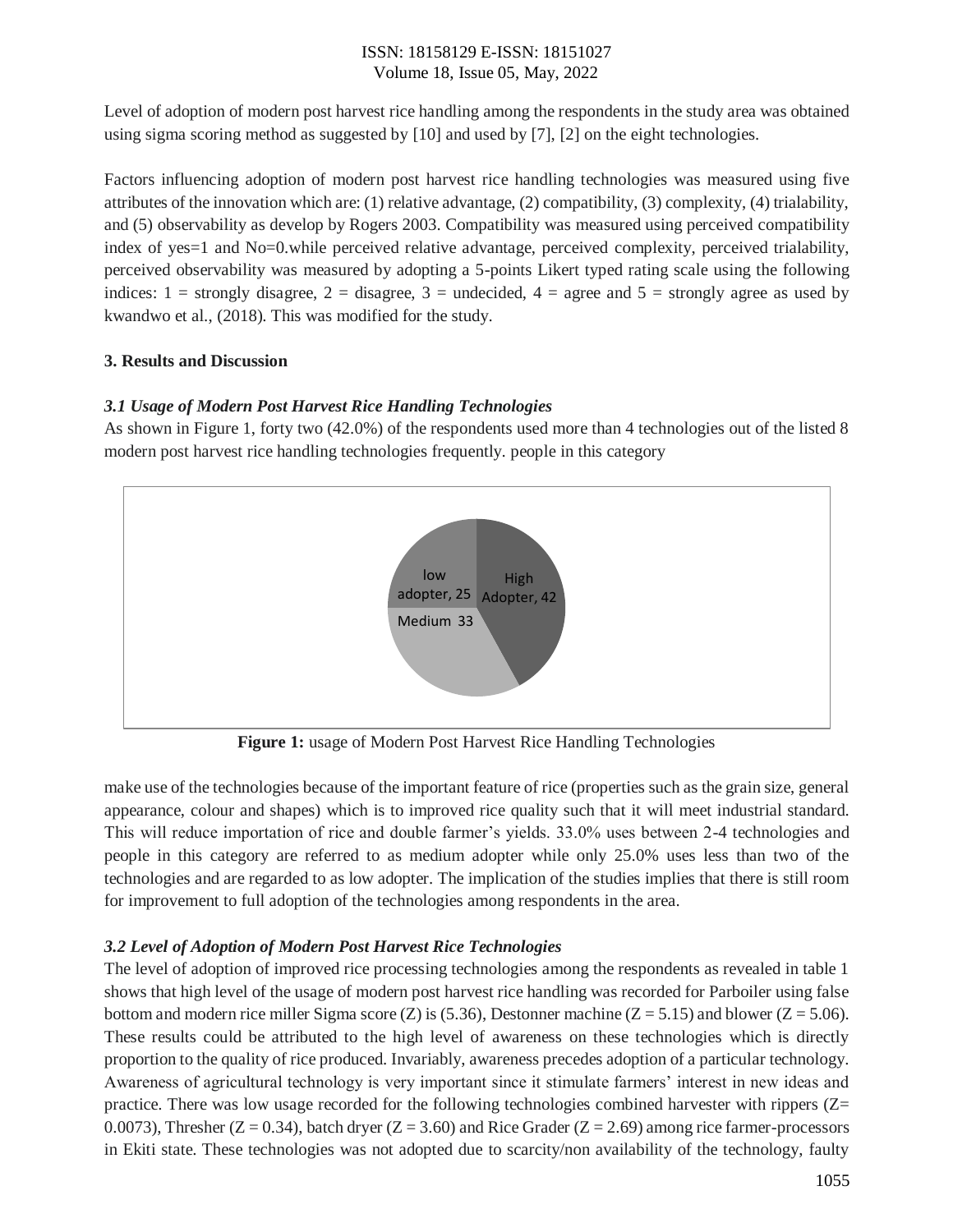technology at the time of data collection and other constraining socioeconomic variables.

| <b>Table 1.</b> Level of adoption of fice modern post harvest technologies (ii—150) |                 |                    |       |  |  |  |
|-------------------------------------------------------------------------------------|-----------------|--------------------|-------|--|--|--|
| Post harvest rice Technologies                                                      | Frequency (Yes) | Percentage $(\% )$ | Sigma |  |  |  |
| Combined harvester and rippers                                                      |                 | 3.8                | 0.01  |  |  |  |
| Thresher                                                                            |                 | 2.3                | 0.34  |  |  |  |
| Blower                                                                              | 123             | 94.6               | 5.06  |  |  |  |
| Par boiler using false Bottom                                                       | 130             | 100.0              | 5.36  |  |  |  |
| <b>Batch Dryer</b>                                                                  | 89              | 68.5               | 3.60  |  |  |  |
| Modern rice milling                                                                 | 130             | 100.0              | 5.36  |  |  |  |
| De-stoning machine                                                                  | 125             | 96.2               | 5.15  |  |  |  |
| Rice Grader                                                                         | 68              | 52.3               | 2.69  |  |  |  |

**Table 1:** Level of adoption of rice modern post harvest technologies  $(n-130)$ 

Two approaches are common in the agricultural technology adoption literature. The first approach lay emphasizes on the adoption of the whole technologies introduced to farmers while the second one rest on the sequential adoption of components of the technologies introduced which is the case of rice farmer- processors in the study area. Reasons could be associated with this are based on the profitability, uncertainty, limited cash among others. Farmers make rational decisions taking into account the environment under which they operate. It can thus be inferred that the adoption potentials of the respondents can generally be enhanced if those limitations are accordingly addressed by the various stakeholders through the establishment of effective linkage system and collaboration of the major stakeholders towards appropriate technology development at affordable price which must be made available across each local governments so that rice farmer processors can have access to all the technologies.

This finding is in line with the report of Abubakar (2017) who stated that creating awareness on new research findings and technologies in agriculture to rural farmers remain a promising strategy for increasing agricultural production. Supportively, [3], [2], reported that adequate information is one of the major prerequisite for widespread acceptance of agricultural innovations. This finding is in line with [4] who also reported high adoption level for improved technologies in Abia State as a result of farmers' awareness that the technologies increase yields and minimize loses.

## *3.3 Perceived Factors influencing the choice of adoption of modern post harvest rice handling technologies (MPHT)*

Perceived factors influencing the adoption of MPHT in the study area key variable used were relative advantage, compatibility, complexity, trialability and observability as develop by Rogers (2003).

Table 2 revealed that the respondent agreed that the technologies introduced were compatible with their belief, the technology is unaffordable and the technology is a digression from the traditional technologies with a frequency of (93.1%, 91.5% and 86.9% respectively while the use of rice technologies does not worth using for small scale rice production.

| Technology related factor                                                 | Frequency | Percentage $(\% )$ |
|---------------------------------------------------------------------------|-----------|--------------------|
| <b>Compatibility</b>                                                      |           |                    |
| Is the technology compatible with the existing technology                 | 36        | 27                 |
| Is the technology compatible with your belief                             | 121       | 93.1               |
| Will the use of the technologies add to your prestige and respect in your | -30       | 23.1               |
| community                                                                 |           |                    |

|  | <b>Table 2:</b> Compatibility Index Adoption of Modern Post Harvest Rice Handling Technologies (n=130) |  |
|--|--------------------------------------------------------------------------------------------------------|--|
|  |                                                                                                        |  |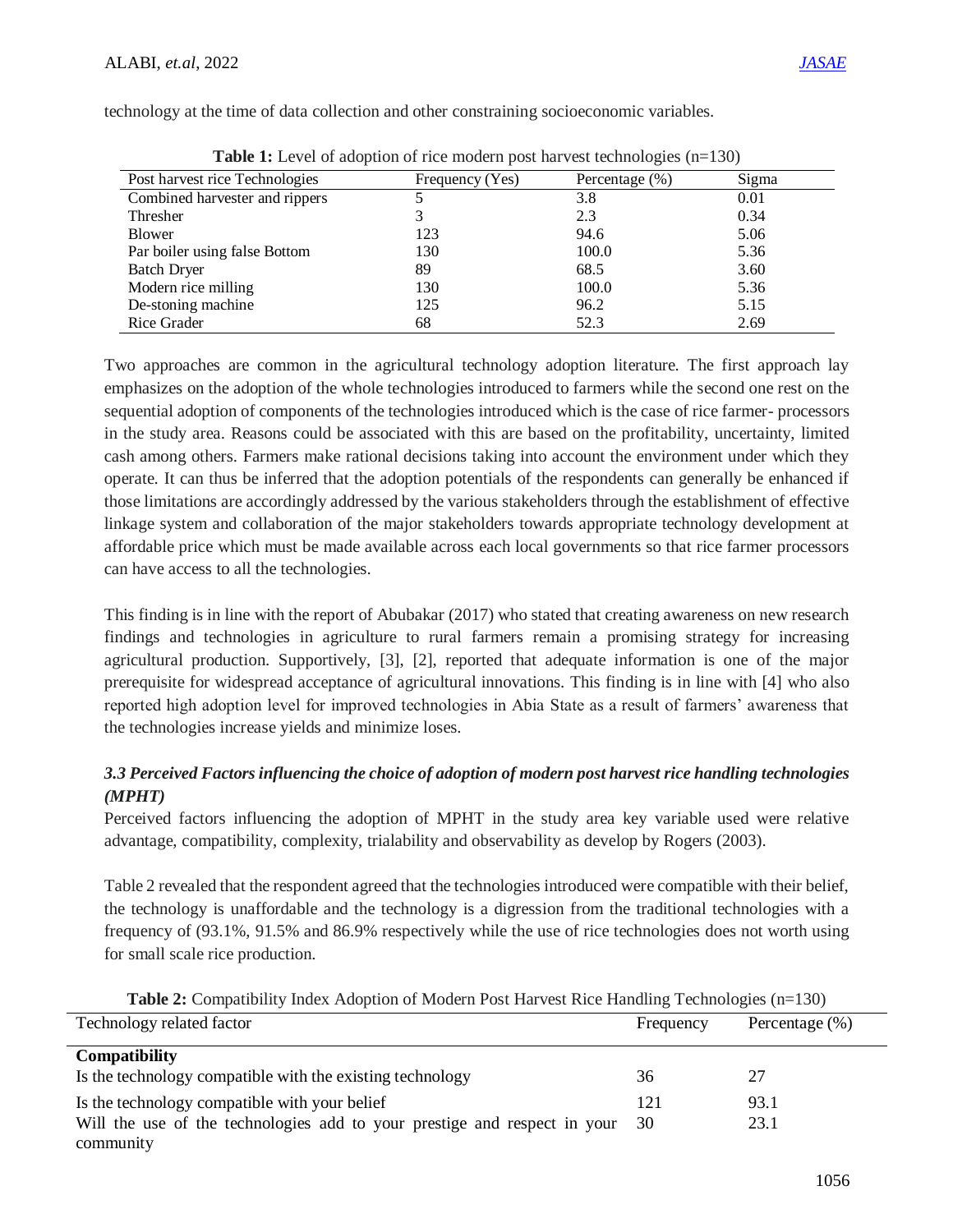# ISSN: 18158129 E-ISSN: 18151027

Volume 18, Issue 05, May, 2022

| Is the technology a digression from the traditional technologies    | 113 | 86.9 |
|---------------------------------------------------------------------|-----|------|
| The technology is unaffordable                                      | 119 | 91.5 |
| The technology does not worth using for small scale rice production |     |      |

However in Table 3, the variables under the relative advantage were all relevant except that the technology is expensive as compared to traditional methods with mean score point of 1.42. This implies that most of the respondents in the study area adopted the MPHT due to its relative advantages. Under the complexity, most of the respondents adopted the MPHT due to the fact that the technologies is easy to learn and understand as well as it is easy to operate with mean score point of 3.70 and 3.39 respectively.

| <b>Table 3:</b> Perceived factors influencing adoption of modern post harvest technologies in Ekiti State $(n=130)$ |  |  |  |
|---------------------------------------------------------------------------------------------------------------------|--|--|--|
|---------------------------------------------------------------------------------------------------------------------|--|--|--|

| Technology related factor<br>SA                                                                                                                                |          | A              | U                | D                | <b>SD</b>             | Total | Mean                                    | Grand |
|----------------------------------------------------------------------------------------------------------------------------------------------------------------|----------|----------------|------------------|------------------|-----------------------|-------|-----------------------------------------|-------|
|                                                                                                                                                                |          |                |                  |                  |                       |       | $\bar{x}$                               | mean  |
| <b>Relative advantage</b>                                                                                                                                      | 445      | 152 6          |                  | $\boldsymbol{0}$ | 1                     | 604   | 4.65                                    | 4.10  |
| Modern post harvest technologies provides quality rice                                                                                                         |          |                |                  |                  |                       |       |                                         |       |
| The used of modern post harvest technologies increase<br>my income                                                                                             | 205      | 308 30         |                  | $\overline{2}$   | 1                     | 546   | 4.20                                    |       |
| Used of modern post harvest technologies saves my time                                                                                                         | 475      | 136 0          |                  | 2                | $\overline{0}$        | 613   | 4.72                                    |       |
| The technology remove drudgery that is experienced in<br>the traditional methods                                                                               | 295      | 280 0          |                  | $\overline{2}$   | $\boldsymbol{0}$      | 577   | 4.44                                    |       |
| The technology is expensive as compared to traditional<br>methods                                                                                              | 15       | 4              | $\boldsymbol{0}$ | 80               | 86                    | 185   | 1.42                                    |       |
| It can enhance our rice production reputation                                                                                                                  | 540      | 72             | 60               | $\overline{0}$   | $\mathbf{1}$          | 673   | 5.18                                    |       |
| <b>Complexity</b>                                                                                                                                              |          |                |                  |                  |                       |       |                                         |       |
| The technologies is easy to learn and understand                                                                                                               | 110      | 220            | 147              | $\theta$         | 4                     | 481   | 3.70                                    | 3.01  |
| Most of the technology is easy to operate                                                                                                                      | 140      | 24             | 270              | $\overline{0}$   | 6                     | 440   | 3.39                                    |       |
| Modern post harvest rice technology requires more                                                                                                              |          | $\overline{4}$ | 87               | 58               | 64                    | 248   | 1.91                                    |       |
| energy than using traditional technology                                                                                                                       |          |                |                  |                  |                       |       |                                         |       |
| <b>Triability of the technology</b>                                                                                                                            |          |                |                  |                  |                       |       |                                         |       |
| Using of modern post harvest rice technology is<br>accessible                                                                                                  | 15       | 40             | $\boldsymbol{0}$ | 152              | 41                    | 248   | 1.91                                    | 2.65  |
| Using of modern post harvest rice technology is<br>affordable                                                                                                  | 40       | 108            | -12              | 104              | 39                    | 303   | 2.32                                    |       |
|                                                                                                                                                                |          |                |                  | 18               |                       |       | 3.70                                    |       |
| Modern post harvest rice technology is scarce                                                                                                                  | 315      | 120            | $\theta$         |                  | 28<br>$7\overline{ }$ | 481   |                                         |       |
| Some of the technology can be replicated in our homes                                                                                                          | 15       | 96             | 111              | 118              |                       | 347   | 2.67                                    |       |
| <b>Observability</b>                                                                                                                                           |          |                |                  |                  |                       |       |                                         |       |
| The technology improve my income                                                                                                                               | 190      | 352            | -6               | 2                | 1                     | 551   | 4.24                                    | 3.21  |
| Adoption of the technologies will lead to better income                                                                                                        | 225      | 332            | 6                | $\overline{0}$   | $\overline{0}$        | 563   | 4.33                                    |       |
| The technology waste so much rice<br>$*$ $*$ $V_1$ and $A$ $A$ $A$ $B$ $D$ and $CD$ and $CD$ depends $C$ then also $A$ and $A$ $D$ $A$ and $A$ $D$ $B$ $C$ $D$ | $\Omega$ | 0              | 0                | 14               | 123                   | 137   | 1.05<br>$\sim 1$ $\Omega$ type $\sim 1$ |       |

\*\*Keyword: SA, A, U, D and SD represents Strongly Agree, Agree, Undecided, Disagree and Strongly Disagree respectively

Under the trialability class, only one variable which stated that MPHT is scarce was more relevant while other variables were less relevant. Hence, rice processors can group themselves or be grouped into cooperatives so that they can pool their resources and attract government attention. Lastly, it was observed that under the observability class that two variables out of the three variables were more relevant while the remaining one was less relevant.

An Understanding of the factors that influence adoption of agricultural technology is paramount during planning and executing technology related programmes for meeting the challenges of food production. Hence, MPHT introduced to rice farmers in the study area were compatible, have relative advantage, can be easily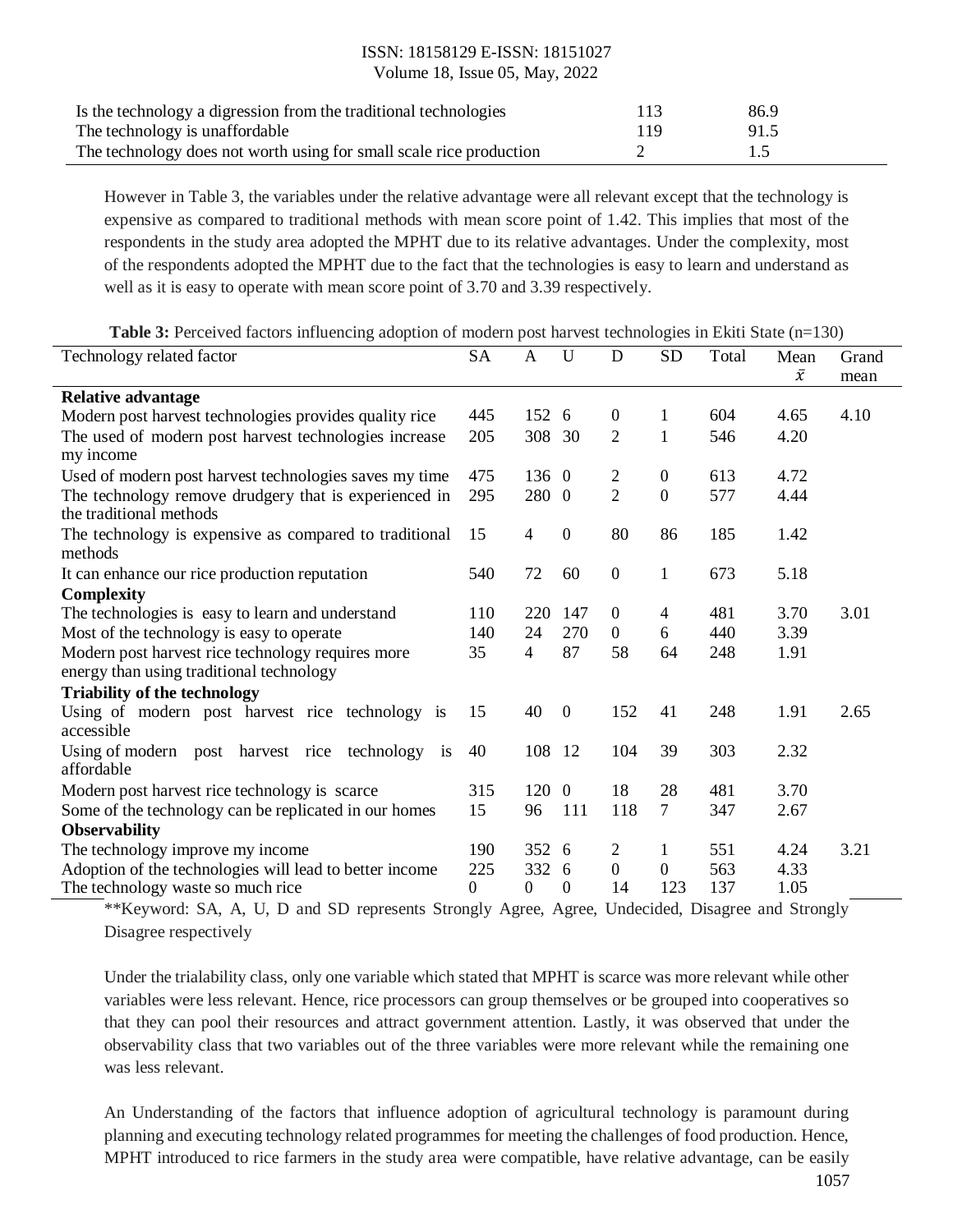operate and not complex, which are the determinant factors influencing the adoption of such technologies. This is are consistent with characteristics of a good innovation as evident in the literature

[1]. During the focus group discussion, one male farmer said:

"*Using modern post harvest technologies* are easy to practice and give good quality rice products"

This was also supported during KII where one rice miller said:

"They require less labour and they are faster than the traditional method of processing"

## **4. Conclusion and Recommendation**

High level of the usage of modern post harvest rice handling was recorded for parboiler using false bottom and modern rice miller (sigma score = 5.36), destonner machine (sigma score = 5.15) and blower (sigma score  $= 5.06$ ). Also, MPHT introduced to rice farmers in the study area were compatible, have relative advantage, can be easily operate and not complex. The study recommends that:

I. The key factors that determine adoption need to be taken into consideration when expanded program on technology adoption is to be considered for meeting the challenges of food production.

II. There should be establishment of effective linkage system and collaboration of the major stakeholders towards development of appropriate technologies. This must be made available across each local government so that rice farmer processor can have access to all the technologies at all times.

III. Interventions by governmental, non governmental organization and relevant agencies must be flexible enough to accommodate the diversity and be able to produce sustainable response to promotional efforts.

## **5. References**

[1] Adebayo, K. 2006. Modelling the uptake of agricultural knowledge and information among small farmers in Ogun State, Nigeria Journal of Agricultural Extension 9:116-127.

[2] Adejoh S. O., Madugu N. and Shaibu U. M. 2017. An Assessment of the Adoption of Improved Rice Processing Technologies: A Case of Rice Farmersin the Federal Capital Territory, Abuja, Nigeria. Asian Research Journal of Agriculture 5(4): 1-9, 2017; Article no.ARJA.34333 ISSN: 2456-561X

[3] Agbamu J.U 2006. Development communication in rural development communication. Asian Institute for Development Communication Kualar, Lumpur, Malaysia 11(1):35-49.

[4] Agwu AE 2006. Adoption of improved oil palm production and processing technologies in Arochukwu Local Government Area of Abia State, Nigeria. Agro-science: Journal of Agriculture, Food, Environment and Extension 5(1):25-35.

[5] Chukwueyem, S. 2016. Evaluating the Impact of Policies on Production Efficiency of Nigeria's Rice Economy.WaldenUniversity Scholar Works. http://www.academicjournals.org/AJAR

[6] Coker, A.A. and Ninalowo, S. O 2015. Effect of post harvest losses on rice farmers' income in Sub-saharan Africa: a case of Niger state, Nigeria. Journalof Agricultural Science and Food Technology Vol. 2 (3), pp. 27- 34, April, 2016 ISSN: 2465-7522 Full Length Research Paper http://pearlresearchjournals.org/journals/jasft/index.html

[7] Eric P. P, Erwin M. V. and Rovelyn T. J. 2016. Measuring the Adoption of Improved Feeding Practices by Smallhold Dairy Buffalo Farmers in Nueva Ecija, Philippines.